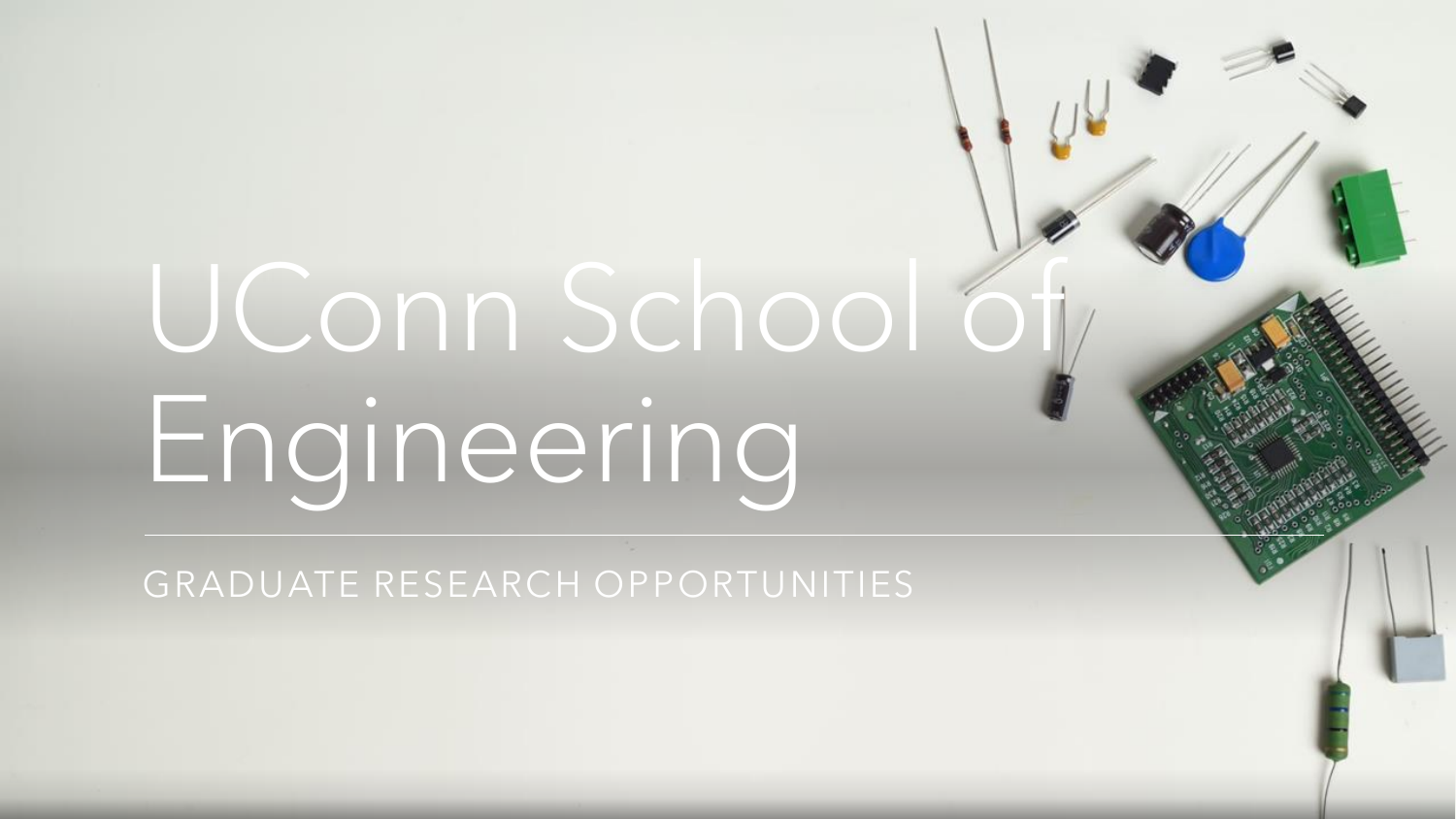### DEPARTMENT OF **BIOMEDICAL ENGINEERING**

UCONN

**SCHOOL OF ENGINEERING** 

**BIOMEDICAL ENGINEERING** 

### Research Areas & Links

CALIBRATE NOW

**BANKER** 

殿

**JEE CALIB. OF** 

10101010

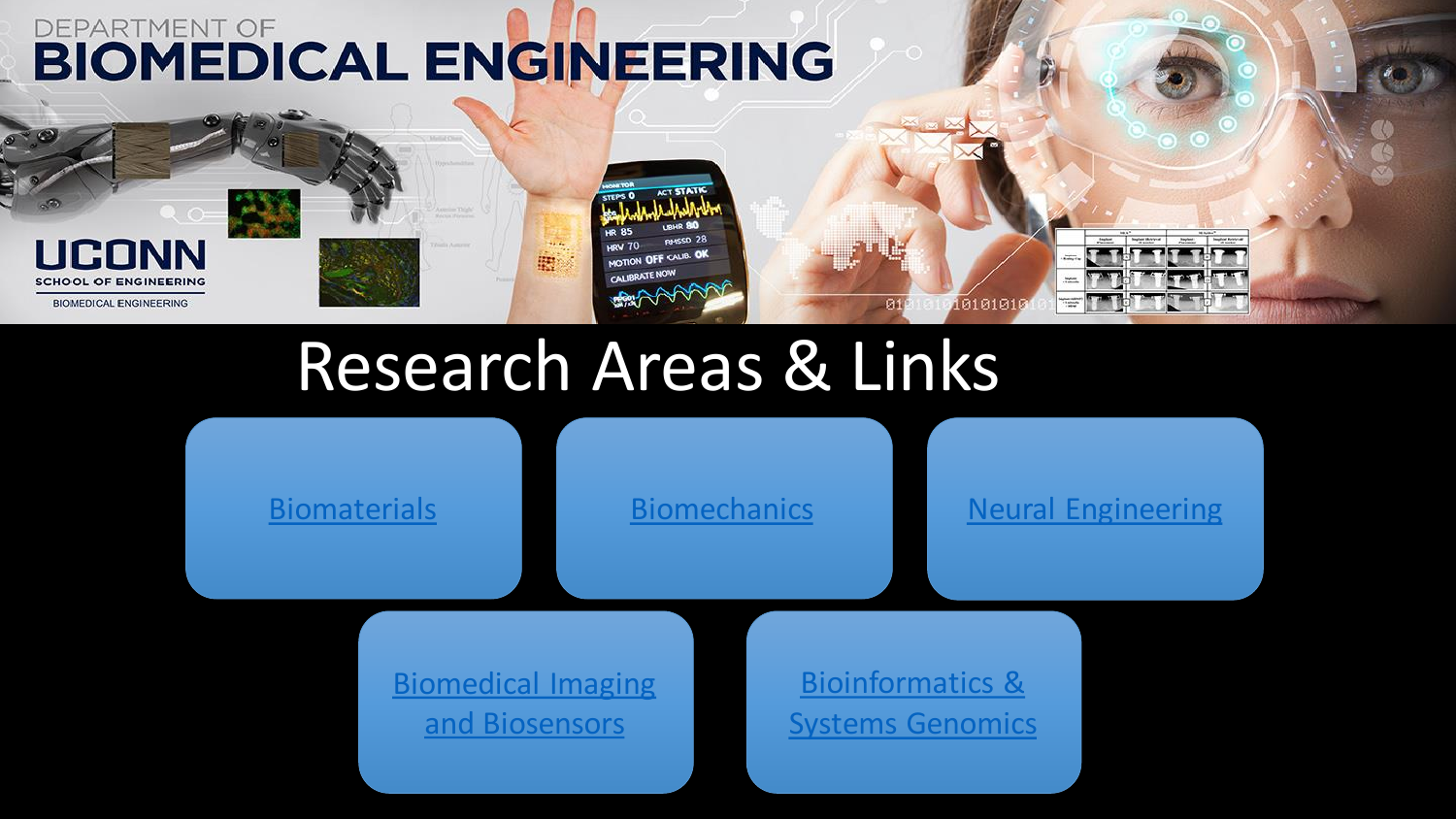# Chemical and Biomolecular Engineering

**Research:** Functional organic/inorganic

### **George M. Bollas**

**Research:** Systems Engineering, Process Systems Engineering, Energy Processes for Power Generation,  $CO<sub>2</sub>$  Capture & Utilization, Fault Detection Isolation & Accommodation, Surrogate and Reduced Order Modeling,Optimal Scale-up of Uncertain Systems, Process Design, Modeling



### **Radenka Maric**

**Research:** Efficient and sustainable use of precious metals in demanding reactions, Fuel cells and batteries, Hydrogen generation Nanomaterials and thin film coating



#### **Ranjan Srivastava**

**Anson Ma**

**Research:** Computational Biology,Computational Materials, Machine Learning & Applied Soft Computing



**Research:** Emulsions, foams, and interfacial rheology, Additive Manufacturing, Nanotechnology









### **Matthew Stuber Research:** Process systems engineering and operations research, Rigorous design under uncertainty, Process retrofit and improvement for sustainability, Renewable water treatment and desalination



**Cato T. Laurencin**

**Research:** Regenerative Engineering, Biomaterials and Nanotechnology, Drug Delivery Systems, Stem Cell Science and Immunology, Convergence

#### **Kelly Burke**



**How to find out more about us:**

Visit our website: **cbe.engr.uconn.edu**

### hybrids,Wearable electronics and soft robotics, New polymer processing development, Layered compounds

### **Jeffrey McCutcheon**

**Research:** Membrane separations, Polymer and ceramic membranes, Desalination and water, reuse, Forward osmosis, Organic Solvent Nanofiltration

### **Yongku Cho**

**Luyi Sun:**

**Research** Biotherapeutics, Antibody engineering, Neurodegeneration, Alzheimer's

disease detection and therapeutics

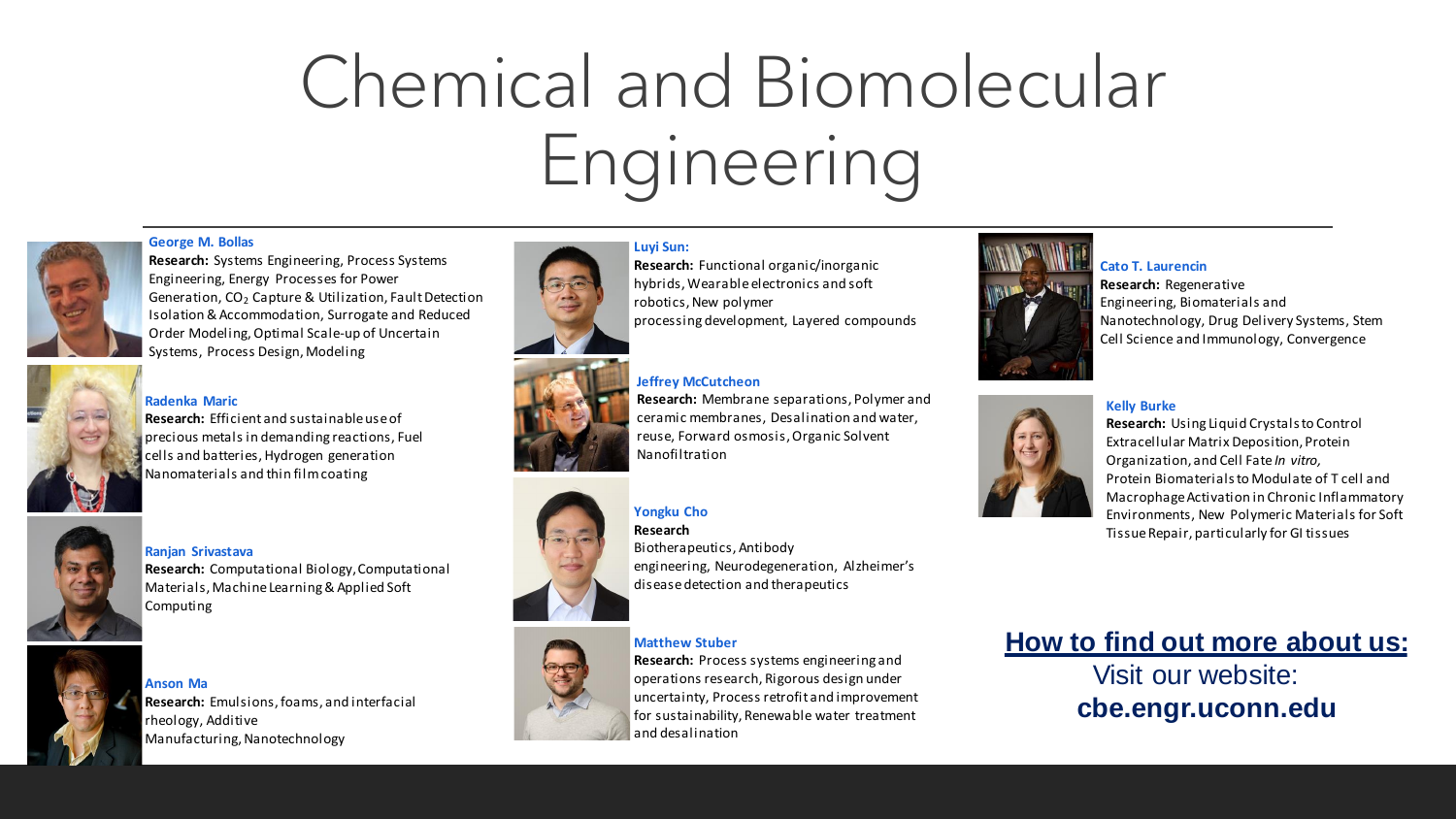### Civil Engineering *Structural Engineering & Transportation and Urban Engineering*

Fracture-Resistant PI: Jeongho Kim

Viscoelastic Modeling Aided

Experimental Optimization toward



Understanding Behavior and Properties of Nano-Sized Particles in Cement-Based Materials PI: Kay Wille

Repair of Steel Beam/Girder Ends with Ultra High-Strength Concrete

(Phase III)

PI: Arash Zaghi, Ph.D.





Addressing Aging Infrastructure: From Components to Networks PI: Timothy Vadas & Arash Zaghi



Resilient ExtraTerrestrial Habitats Institute (RETHi) PI: Ramesh Malla

IRES Track II/Collaborative Research: PREEMPTIVE Multidisciplinary Natural Hazards Engineering Institute Series for Advanced Graduate Students PI: Richard Christenson



Disaster Resilience through Diverse Evacuation and Emergency Transportation Systems PI: Jin Zhu



Development and Application of a Disaggregate Artificial Realistic Data Generator for Computationally Testing Safety Analysis Methods PI: John Ivan, Ph.D.



Prioritizing People - Mixed Equilibrium Assignment for AV Based on Occupancy PI: Nicholas Lownes

<https://cee.engr.uconn.edu/research/structural-engineering-applied-mechanics> <https://cee.engr.uconn.edu/research/transportation-and-urban-engineering>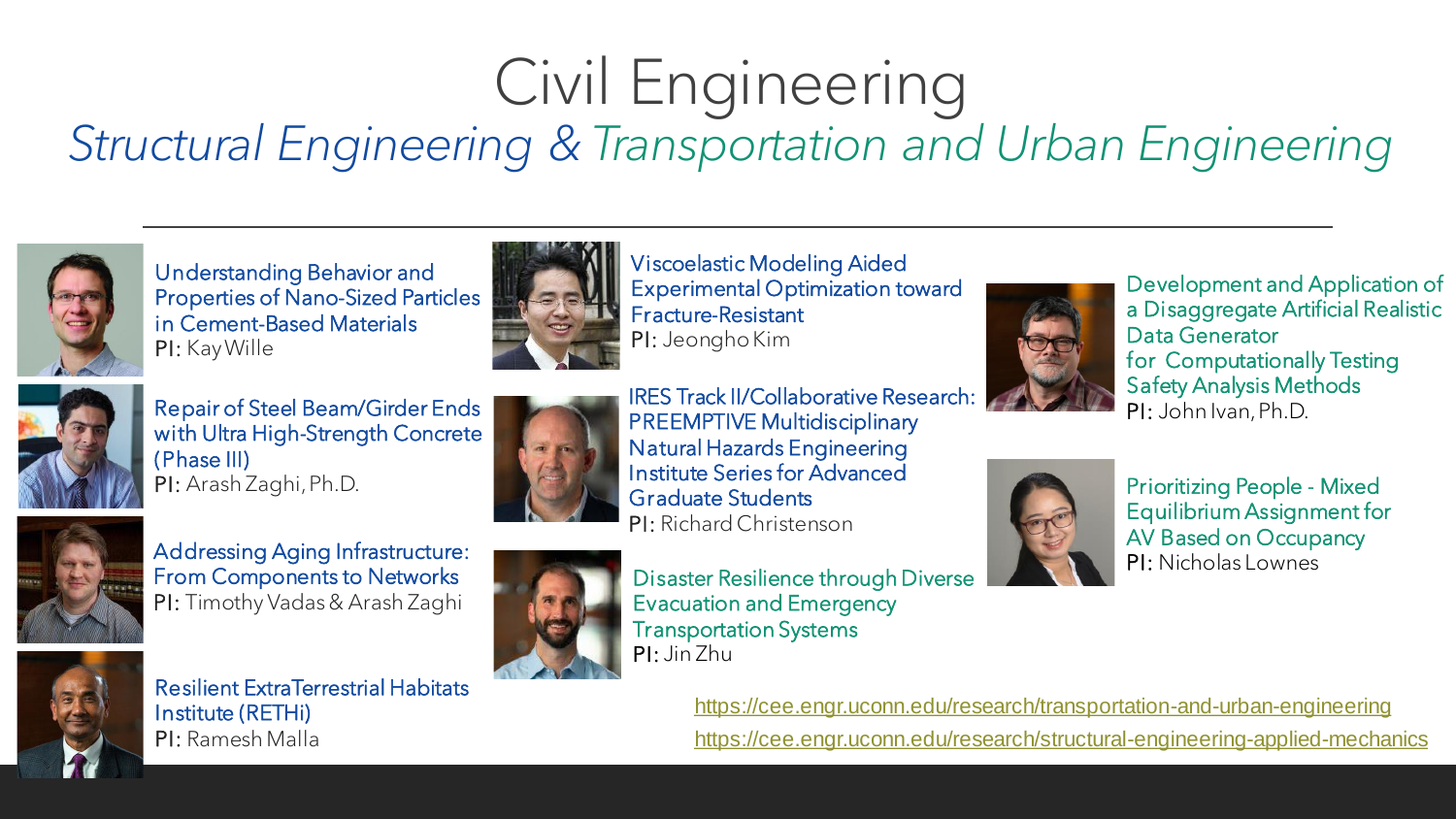### Computer Science and Engineering

Outstanding peers: over 30 faculty; over 150 graduate students.

Flexible graduate programs.

https://www.cse.uconn.edu/res earch/research-areas/



![](_page_4_Figure_5.jpeg)

![](_page_4_Figure_6.jpeg)

![](_page_4_Figure_7.jpeg)

![](_page_4_Figure_8.jpeg)

![](_page_4_Figure_9.jpeg)

![](_page_4_Figure_10.jpeg)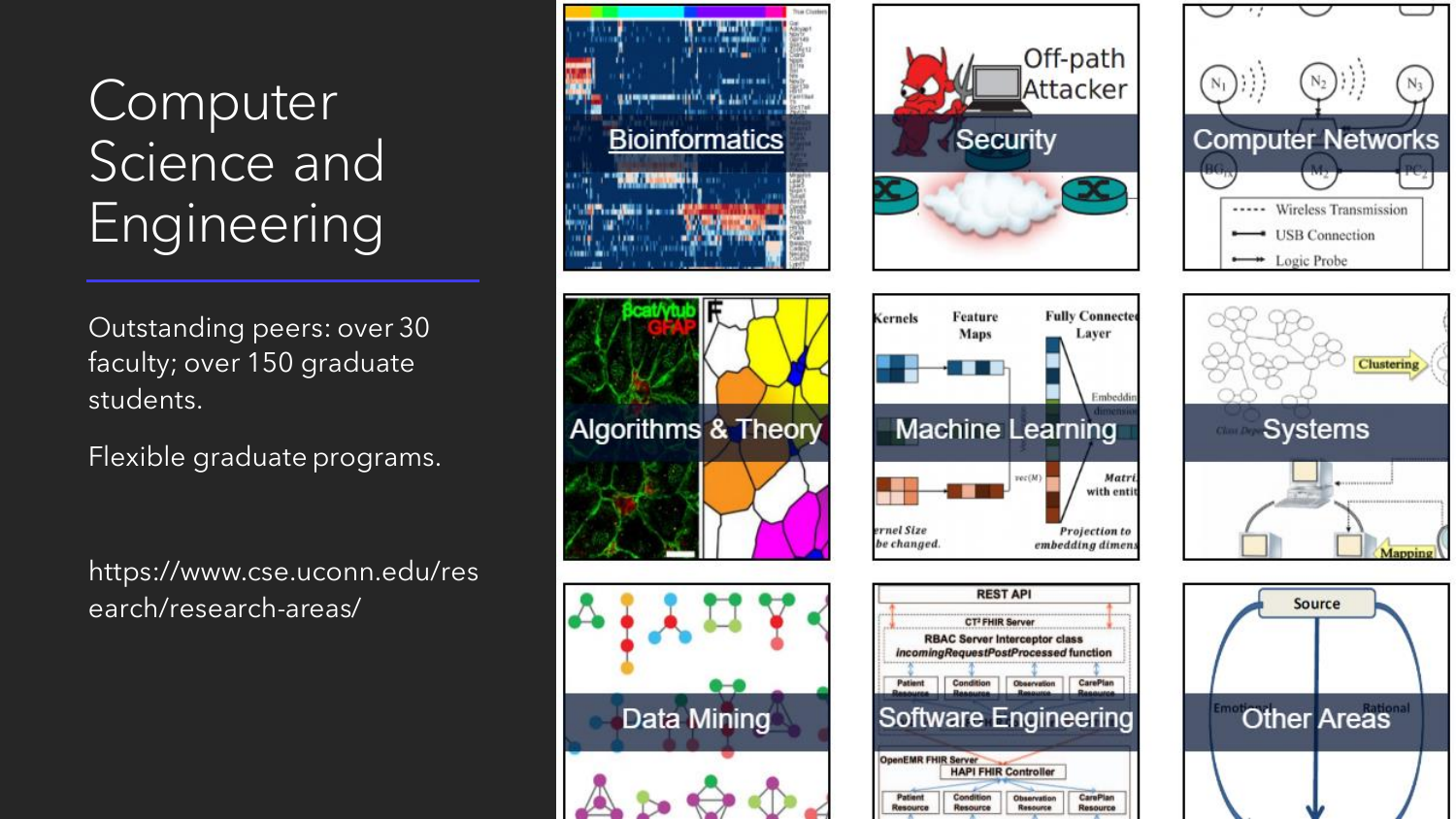## Electrical and Computer Engineering

**Research Areas:** biomedical engineering, systems (including power electronics), computer engineering, electronics and photonics, nanotechnology, sustainable energy (including power electronics)

### **Current openings:**

- image processing
- including biomedical
- imaging processing
- signal processing
- computer engineering

### **[https://www.ee.uconn.edu/people/faculty/faculty\\_resear](https://nam10.safelinks.protection.outlook.com/?url=https%3A%2F%2Fwww.ee.uconn.edu%2Fpeople%2Ffaculty%2Ffaculty_research&data=04%7C01%7Caida%40uconn.edu%7C54a521208759439d1bd708d898768cd0%7C17f1a87e2a254eaab9df9d439034b080%7C0%7C0%7C637426982214762431%7CUnknown%7CTWFpbGZsb3d8eyJWIjoiMC4wLjAwMDAiLCJQIjoiV2luMzIiLCJBTiI6Ik1haWwiLCJXVCI6Mn0%3D%7C1000&sdata=EyqSL068zQdxFMCJVk5jpoEs3G8Qf15BFawLqVTub4s%3D&reserved=0) ch**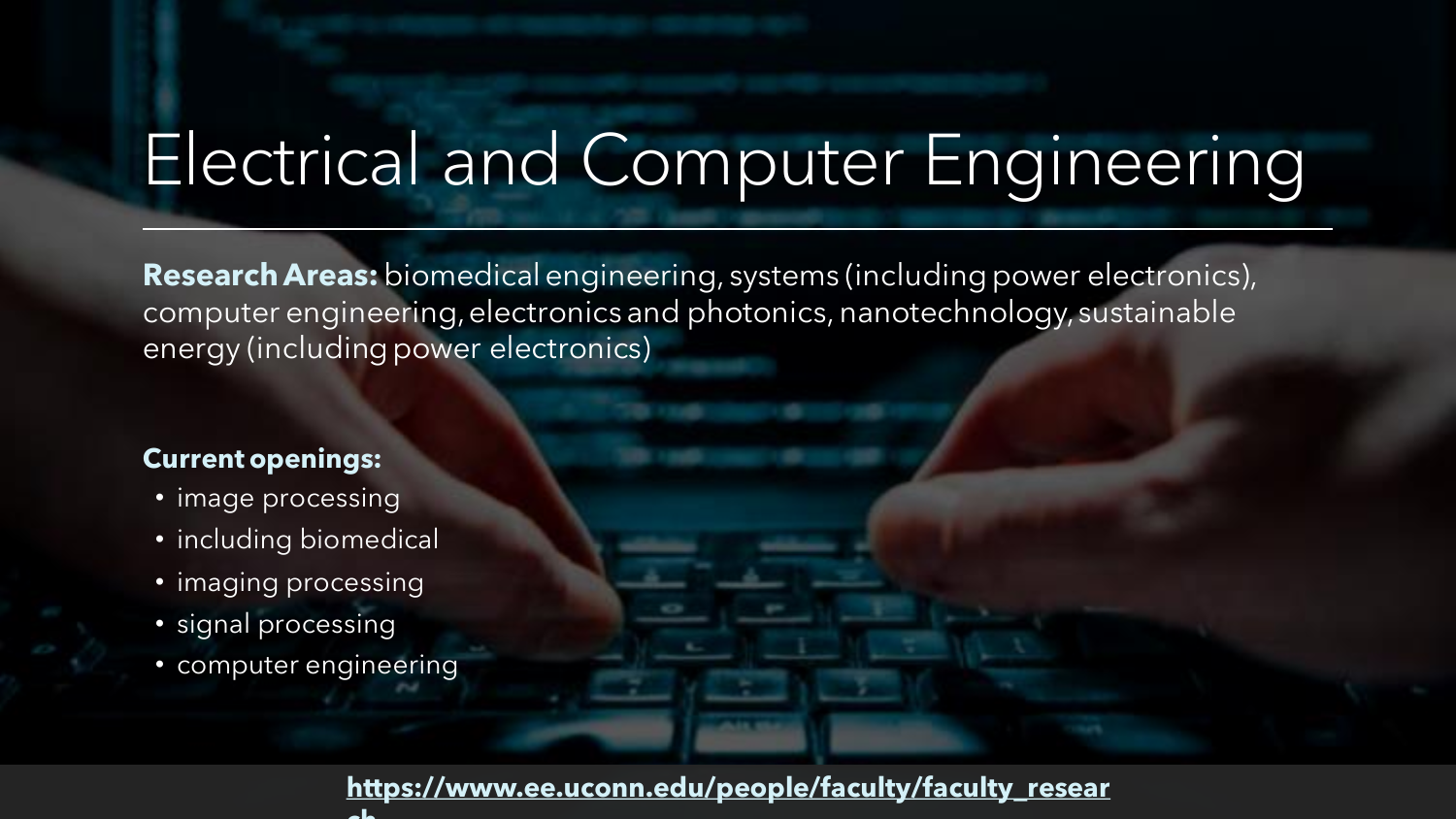# Environmental Engineering

<https://environ.engr.uconn.edu/>

![](_page_6_Picture_2.jpeg)

Satellite and Radar Remote Precipitation Sensing, Distributed Hydrologic Modeling of Complex Terrain Floods PI: EmmanouilAnagnostou

![](_page_6_Picture_4.jpeg)

Water Resources Management & Policy, Science-Policy Interactions, Adaptive Capacity and Resilience, Adaptation to Climatic Variability and Change PI: Christine Kirchhoff

![](_page_6_Picture_6.jpeg)

Climate Prediction Systems, Data Analytics, Environmental Modeling PI: Malaquías Peña

![](_page_6_Picture_8.jpeg)

Biosensor Development PI: BaikunLi

![](_page_6_Picture_10.jpeg)

Surface Hydrology, Climate Variability, Climate Changes, Climate Impacts, Ecosystem-Climate **Interactions** PI: Guiling Wang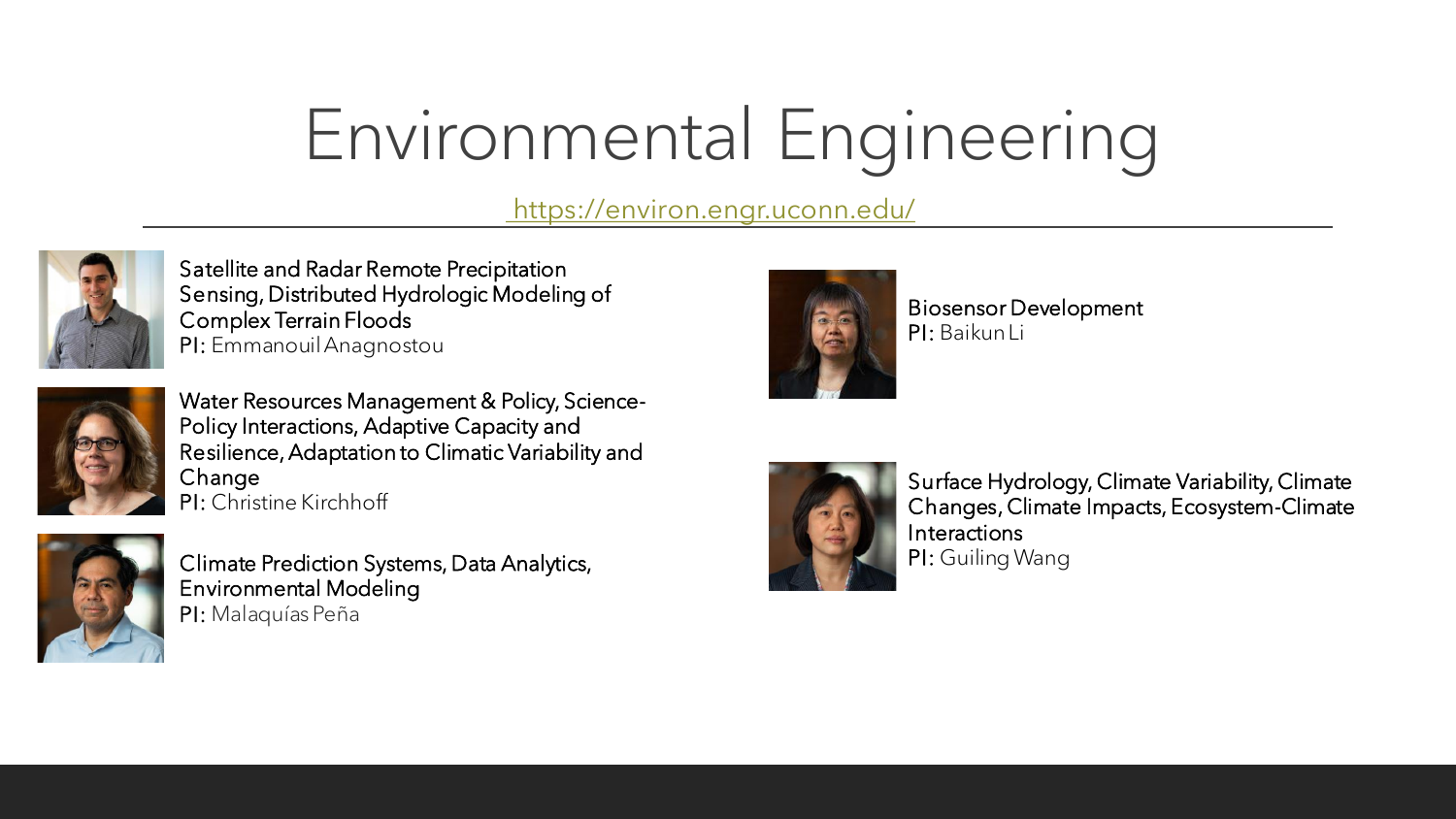# Material Science and Engineering

# **Current Open Positions:** Functional Materials Materials modeling **Microscopy**

<https://mse.engr.uconn.edu/research-topics> <https://mse.engr.uconn.edu/>

<https://mse.engr.uconn.edu/graduate-program-admission>

![](_page_7_Picture_4.jpeg)